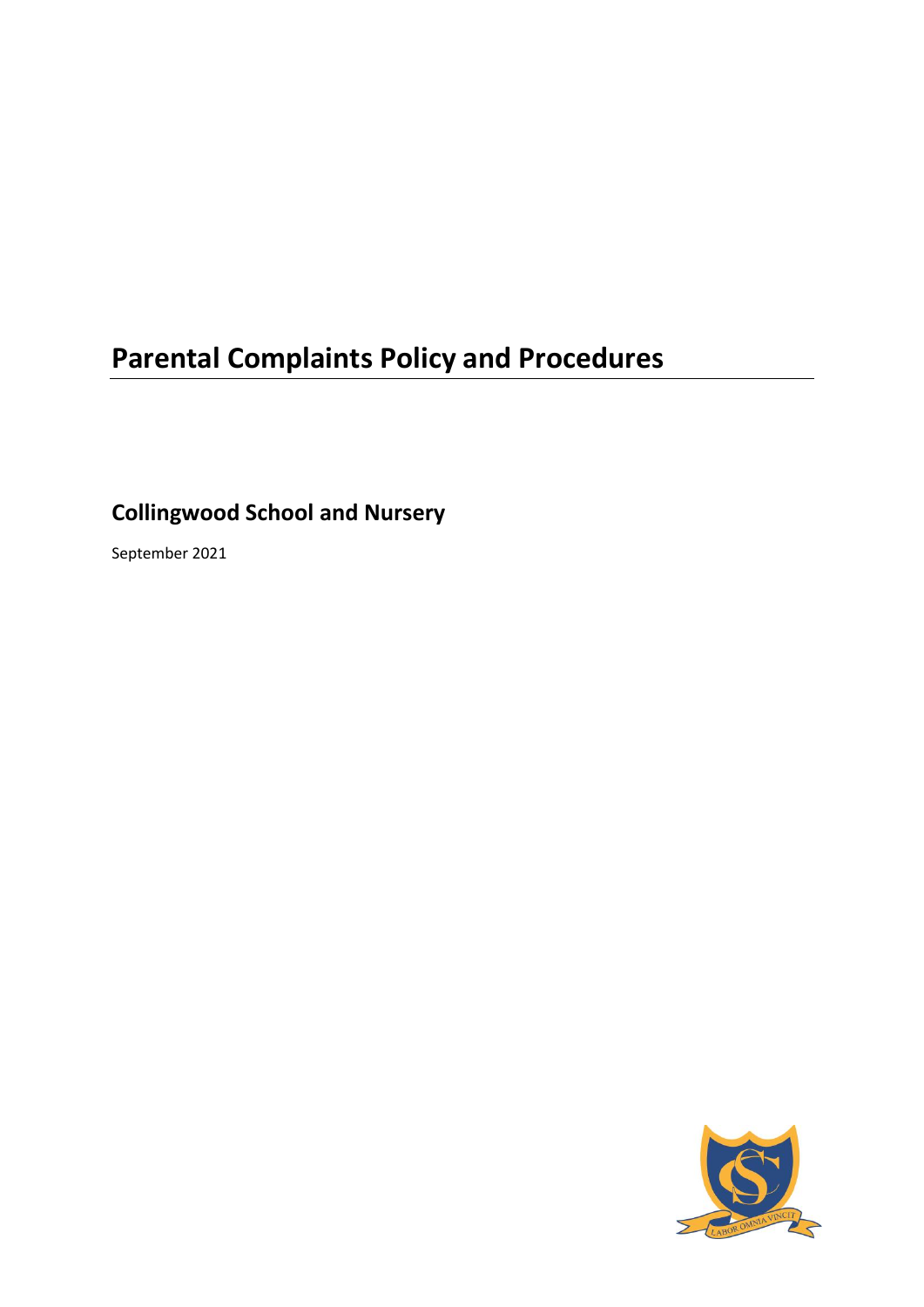## Contents

| 3   |  |
|-----|--|
| 4   |  |
| .5  |  |
| 6   |  |
|     |  |
| 9   |  |
| -10 |  |
| 11  |  |
| 12  |  |
|     |  |

## Appendix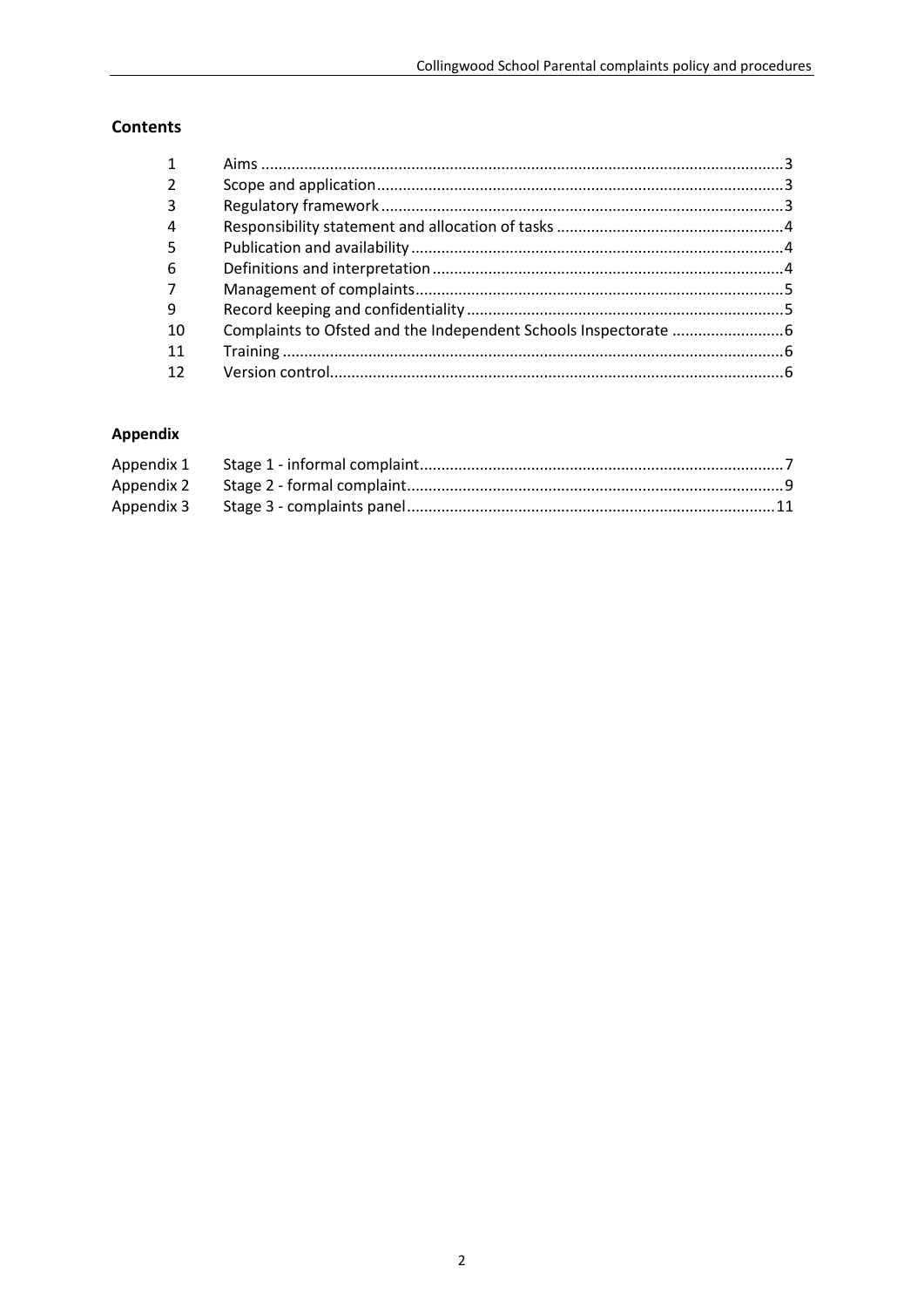#### <span id="page-2-0"></span>1 **Aims**

- 1.1 This is the complaints policy of Collingwood School.
- 1.2 The aims of this policy and related procedures are to provide a framework for the resolution of complaints which:
	- 1.2.1 allows for their resolution informally and sets out the School's formal procedures where this is not achievable;
	- 1.2.2 is easily accessible and publicised, simple to understand and use and impartial and non-adversarial;
	- 1.2.3 enables a full and fair investigation by an independent person where necessary;
	- 1.2.4 respects people's desire for confidentiality;
	- 1.2.5 addresses all the points at issue and provides an effective response and appropriate redress, where necessary, and;
	- 1.2.6 provides information to the School's senior leadership / management team so that services can be improved.

#### <span id="page-2-1"></span>2 **Scope and application**

- 2.1 This policy applies to the whole school including the Early Years Foundation Stage (**EYFS**).
- 2.2 This policy applies to any expression of dissatisfaction however made about actions taken, or a lack of action, by the School where the parent seeks action by the School.
- 2.3 This policy does not apply to exclusions, to which the School's expulsion and removal: review procedure applies. However, parents of pupils who have been excluded may wish to make a complaint as per this policy.
- 2.4 This policy applies to complaints from parents of current and former pupils.
- 2.5 Unless required under safeguarding legislation, regardless of the nature of a complaint and whether or not it is upheld, parents are not entitled to details of any related sanctions imposed on staff, pupils or parents.

#### <span id="page-2-2"></span>3 **Regulatory framework**

- 3.1 This policy has been prepared to meet the School's responsibilities under:
	- 3.1.1 Education (Independent School Standards) Regulations 2014;
	- 3.1.2 Statutory framework for the Early Years Foundation Stage (DfE, March 2017);
	- 3.1.3 Education and Skills Act 2008;
	- 3.1.4 Childcare Act 2006;
	- 3.1.5 Data Protection Act 2018 and General Data Protection Regulation (GDPR); and
	- 3.1.6 Equality Act 2010.
- 3.2 The following School policies, procedures and resource materials are relevant to this policy:
	- 3.2.1 parent contract.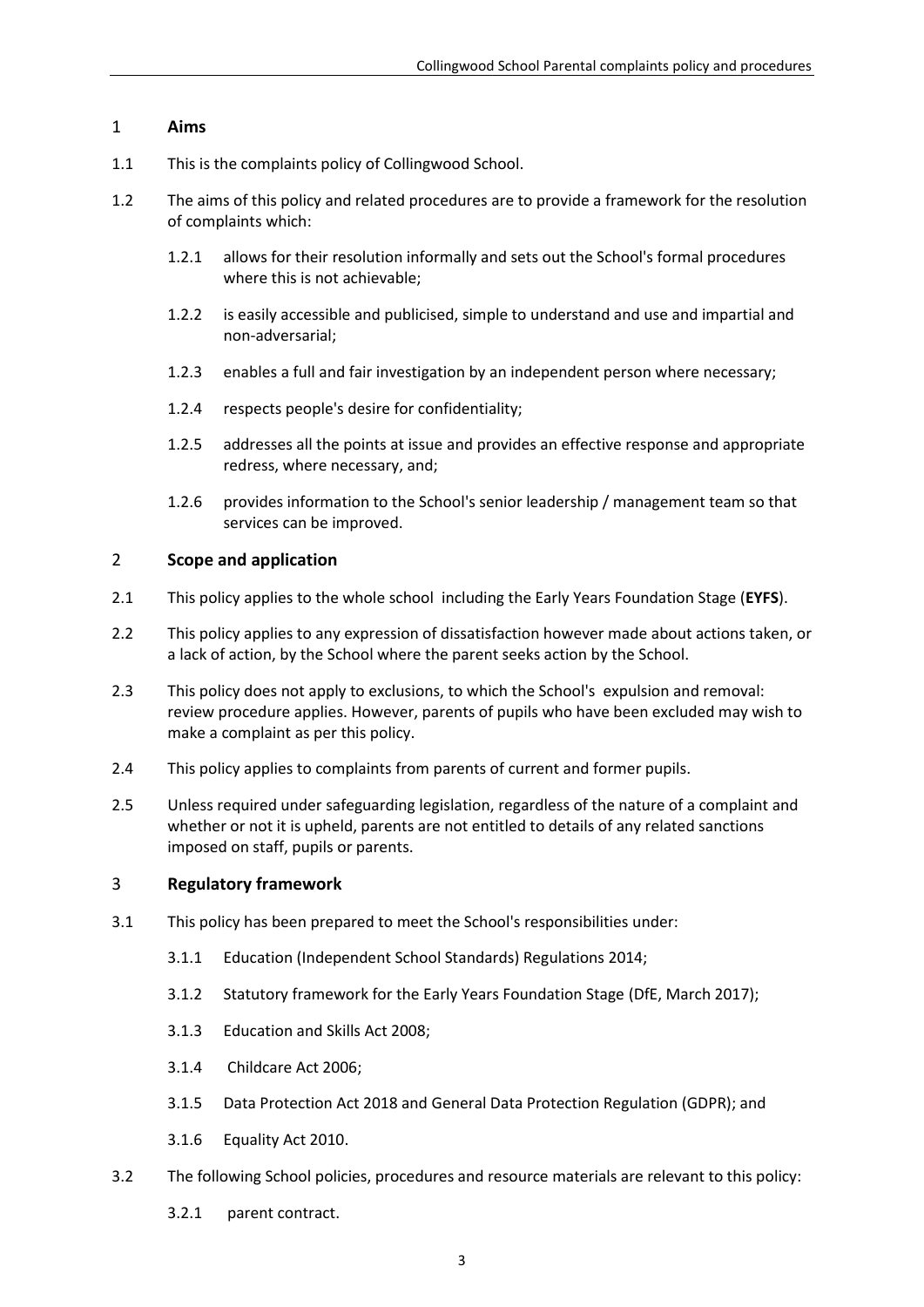## <span id="page-3-0"></span>4 **Responsibility statement and allocation of tasks**

- 4.1 The Proprietor has overall responsibility for all matters which are the subject of this policy.
- 4.2 To ensure the efficient discharge of its responsibilities under this policy, the Proprietor has allocated the following tasks:

| Task                                                                                                                                                  | <b>Allocated to</b> | When / frequency of review                      |
|-------------------------------------------------------------------------------------------------------------------------------------------------------|---------------------|-------------------------------------------------|
| Keeping the policy up to date<br>and compliant with the law and<br>best practice                                                                      | The Head            | As required, and at least termly                |
| Monitoring the<br>implementation of the policy,<br>relevant risk assessments and<br>any action taken in response<br>and evaluating effectiveness      | The Head            | As required, and at least termly                |
| Maintaining up to date records<br>of all information created in<br>relation to the policy and its<br>implementation as required by<br>the GDPR        | The Head            | As required, and at least termly                |
| Seeking input from interested<br>groups (such as pupils, staff,<br>Parents) to consider<br>improvements to the School's<br>processes under the policy | The Head            | As required, and at least<br>annually           |
| <b>Formal review</b>                                                                                                                                  | Proprietor          | As required, and at least once<br>every 2 years |

## <span id="page-3-1"></span>5 **Publication and availability**

- 5.1 This policy is published on the School website.
- 5.2 This policy is available in hard copy on request.
- 5.3 A copy of the policy is available for inspection from the School office during a working day.
- 5.4 This policy can be made available in large print or other accessible format if required.
- 5.5 Information regarding the number of complaints registered under the formal procedure of this policy during the preceding school year is available to parents of pupils and parents of prospective pupils and, on request, to the Chief Inspector, the Secretary of State or an independent inspectorate. The School makes this available by publishing on the annual policy document. 1

## <span id="page-3-2"></span>6 **Definitions and interpretation**

6.1 Where the following words or phrases are used in this policy:

<sup>&</sup>lt;sup>1</sup> Note the requirement of the ISSR to make this information available to parents.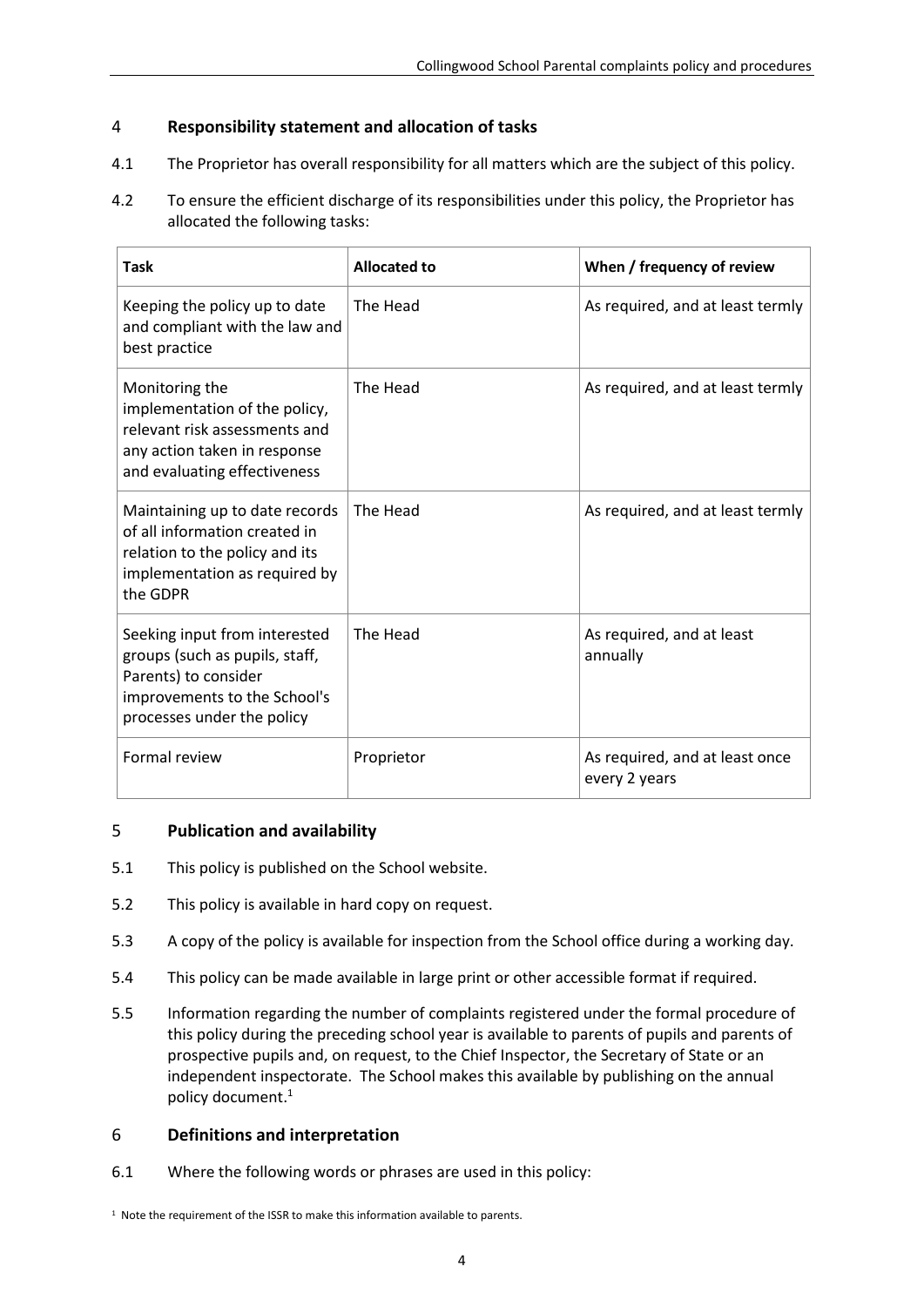- 6.1.1 References to **working days** mean Monday to Friday, when the School is open during term time. The dates of terms are published on the School's website. In the event that the application of this definition is likely to introduce excessive delays, due to intervening School holidays, the School's approach is to take sensible and reasonable steps so as to minimise any hardship or unfairness arising from such delays.
- 6.2 Timescales for each stage of the complaints procedure are set out below in the relevant paragraphs.

It is expected that the management of every complaint will progress in a timely manner.

The School aims to resolve all complaints efficiently and promptly and parents are encouraged to bring any matter causing concern to the School's attention as soon as possible.

Where there are exceptional circumstances resulting in a delay to the timescales for a stage of the complaints procedure, the School will notify the parents and inform them of the new timescales without delay.

#### <span id="page-4-0"></span>7 **Management of complaints**

7.1 The School's policy allows for complaints to be considered at three stages:

Stage 1: Informal raising of a complaint. Further details of this procedure are set out in [Appendix 1.](#page-6-0)

Stage 2: A formal complaint in writing. Further details of this procedure are set out in [Appendix 2.](#page-8-0)

Stage 3: Reference to a complaints panel. Further details of this procedure are set out in [Appendix 3.](#page-10-0)

7.2 Separate procedures apply if the Head expels or requires the removal of a pupil from the School and the parents seek a review of that decision. See the School's expulsion and removal: review procedure.

## <span id="page-4-1"></span>8 **Record keeping and confidentiality**

- 8.1 All records created in accordance with this policy are managed in accordance with the School's policies that apply to the retention and destruction of records.
- 8.2 The School keeps a written record of all formal complaints, including the following:
	- 8.2.1 whether they were resolved at Stage 2 or Stage 3.
	- 8.2.2 the action taken by the School as a result of the complaints (regardless of whether they are upheld).
- 8.3 Details of individual complaints will be kept in line with data protection principles and DfE guidance.
- 8.4 Correspondence, statements and records relating to individual complaints will be kept confidential except where access is requested by the Secretary of State or where disclosure is required in the course of an inspection or under other legal authority or court order.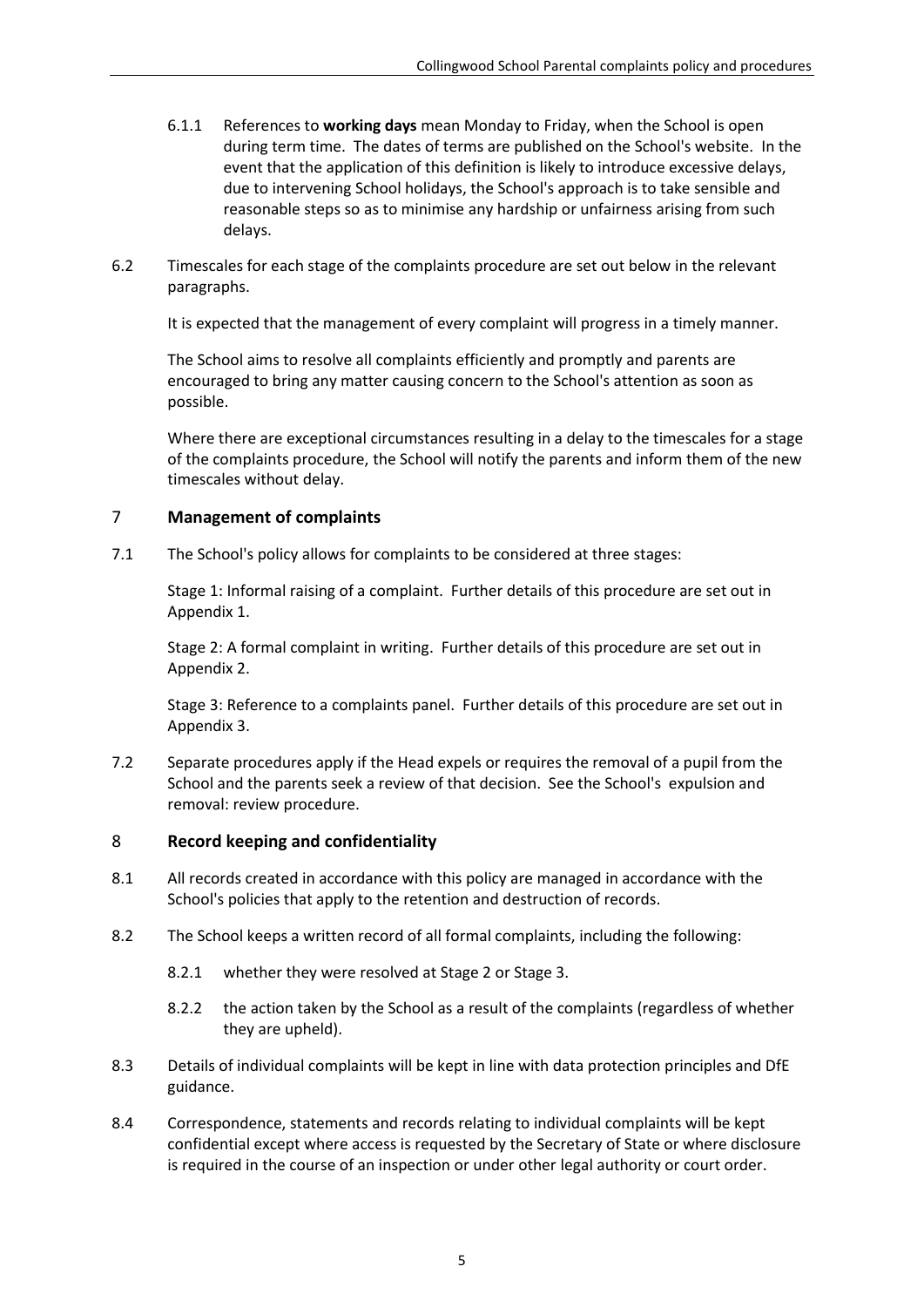- 8.5 A complaint about the fulfilment of the School's EYFS requirements will be made available to Ofsted and the Independent Schools Inspectorate (**ISI**) on request.
- 8.6 The records created in accordance with this policy may contain personal data. The School has a number of privacy notices which explain how the School will use personal data about pupils and parents. The privacy notices are published on the School's website. In addition, staff must ensure that they follow the School's data protection policies and procedures when handling personal data created in connection with this policy.

## <span id="page-5-0"></span>9 **Complaints to Ofsted and the Independent Schools Inspectorate**

- 9.1 Parents of children in the School's Early Years Foundation Stage have the right to contact Ofsted and / or ISI if they believe the School is not meeting the EYFS requirements.
- 9.2 Ofsted can be contacted on 0300 123 4666 or at [enquiries@ofsted.gov.uk.](mailto:enquiries@ofsted.gov.uk)
- 9.3 ISI can be contacted a[t concerns@isi.net](mailto:concerns@isi.net) or on 020 7600 0100.]

## <span id="page-5-1"></span>10 **Training**

- 10.1 The School ensures that regular guidance and training is arranged on induction and at regular intervals thereafter so that staff and volunteers understand what is expected of them by this policy and have the necessary knowledge and skills to carry out their roles.
- 10.2 The level and frequency of training depends on role of the individual member of staff.
- 10.3 The School maintains written records of all staff training.

### <span id="page-5-2"></span>11 **Version control**

| Date of adoption of this policy     | September 2020        |  |
|-------------------------------------|-----------------------|--|
| Date of last review of this policy  | September 2021        |  |
| Date for next review of this policy | September 2022        |  |
| Policy owner (SMT)                  | The Head Leigh Hardie |  |
| Policy owner (Proprietor)           | Amit Mehta            |  |

Number of complaints registered under the formal procedure of this policy during the preceding school year: 1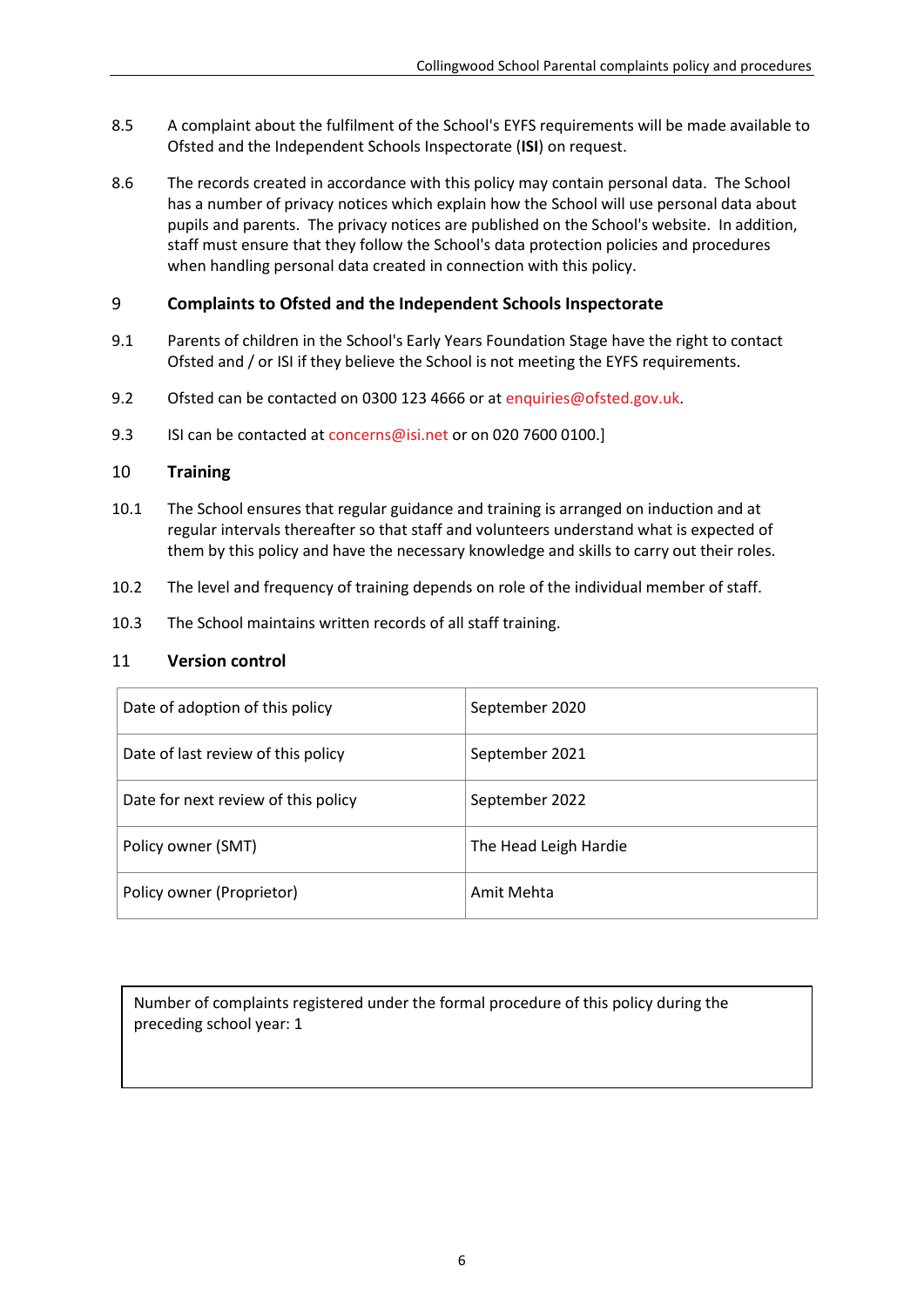## <span id="page-6-0"></span>**Appendix 1 Stage 1 - informal complaint**

#### 1 **Informal resolution of a complaint**

1.1 We expect that most complaints can be resolved informally. For example, dissatisfaction about some aspect of teaching or pastoral care or a billing error should be able to be resolved by the relevant member of staff.

#### 2 **Who to contact**

- 2.1 Where appropriate, complaints should initially be raised as follows:
	- 2.1.1 **educational issues**: if the matter relates to the classroom, the curriculum or special educational needs, please speak or write initially to the pupil's form teacher. Your complaint may be passed to a more senior member of staff if appropriate;
	- 2.1.2 **pastoral care**: for complaints relating to matters outside the classroom, please speak or write to the form teacher
	- 2.1.3 **disciplinary matters**: a problem over any disciplinary action taken or a sanction imposed should be raised first of all with the member of staff who imposed it
	- 2.1.4 **financial matters**: a query relating to fees or extras should be addressed initially to the School. If it cannot be resolved, it should then be addressed to the Finance Office at Inspired Learning Group.
- 2.2 An informal complaint will be acknowledged by telephone, email or letter within three working days of receipt, indicating the action that is being taken and the likely timescales. Such action may include an investigation and / or a meeting with the parent.
- 2.3 Wherever appropriate, the School will ask the parent at the earliest stage what they think might resolve the issue.
- 2.4 The parent will receive a response to the complaint within 15 working days.
- 2.5 If the parent is dissatisfied with the response to the informal complaint or in the event that the complaint cannot be resolved by informal means, the parent may make a formal complaint under Stage 2 of this procedure as set out in [Appendix 2.](#page-8-0)

#### 3 **Complaints about the Head**

- 3.1 The procedure for dealing with an informal complaint about the Head of the School is set out below:
	- 3.1.1 parents may choose to raise complaints directly with the Head if they feel that the matter is capable of resolution informally. The complaint may be raised orally or in writing. If in writing, the School will not automatically treat the complaint as a formal (Stage 2) complaint and the Head will endeavour to resolve the complaint informally under Stage 1;
	- 3.1.2 the Head will acknowledge informal complaints within three working days and will seek to resolve the matter under this Stage 1 by means of direct conversation or a meeting with the parents, to be held within 15 working days of the initial complaint;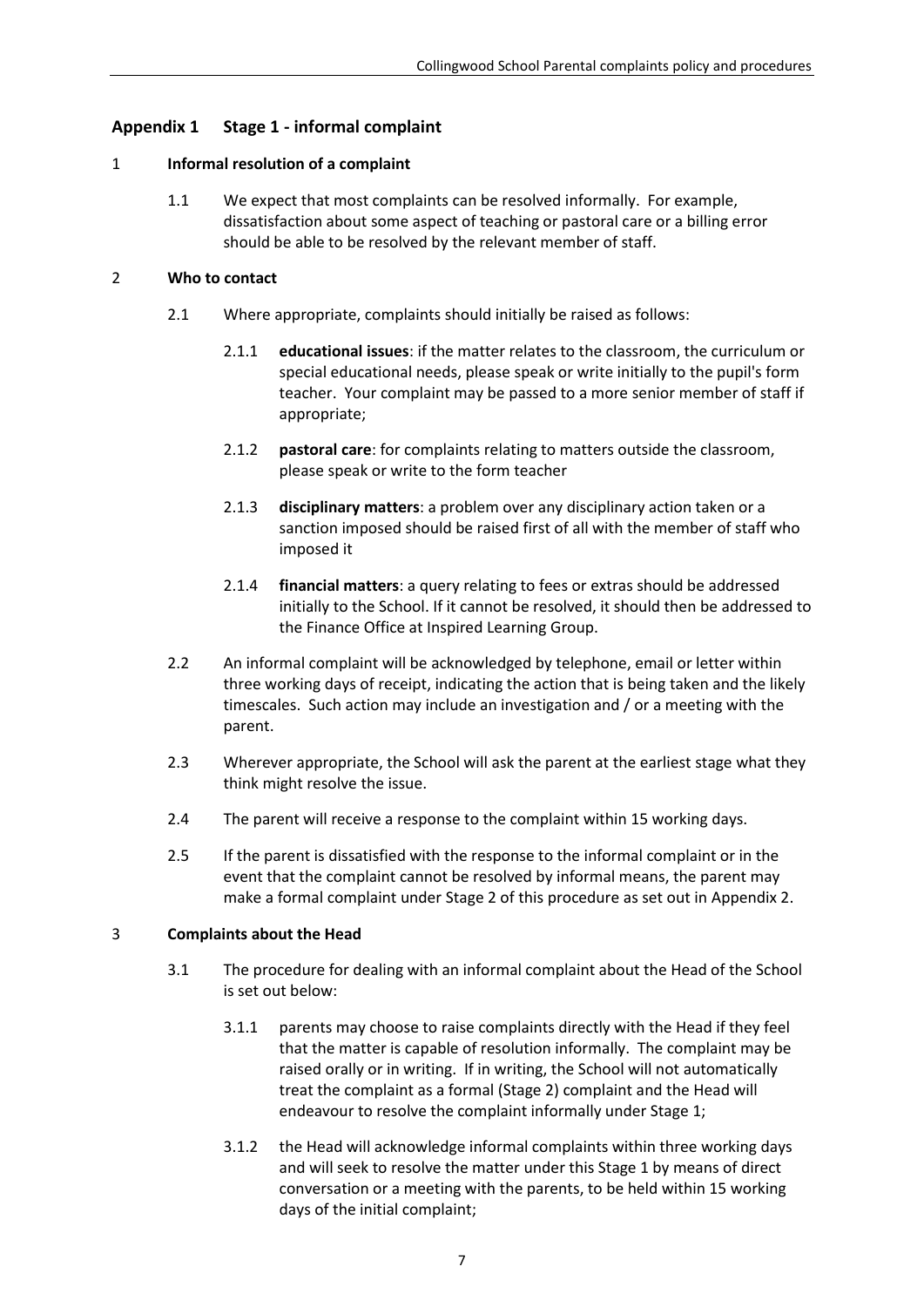- 3.1.3 if the parent is dissatisfied with the Head's response to the informal complaint or in the event that the complaint cannot be resolved by informal means, the parent may make a formal complaint under Stage 2 of this procedure as set out i[n Appendix 2.](#page-8-0)
- 3.2 Alternatively, parents may choose to make their complaint about the Head in writing to the Proprietor (via the School Secretary). In this case, the complaint will be treated as a formal complaint under Stage 2 of this procedure as set out in [Appendix](#page-8-0)  [2.](#page-8-0)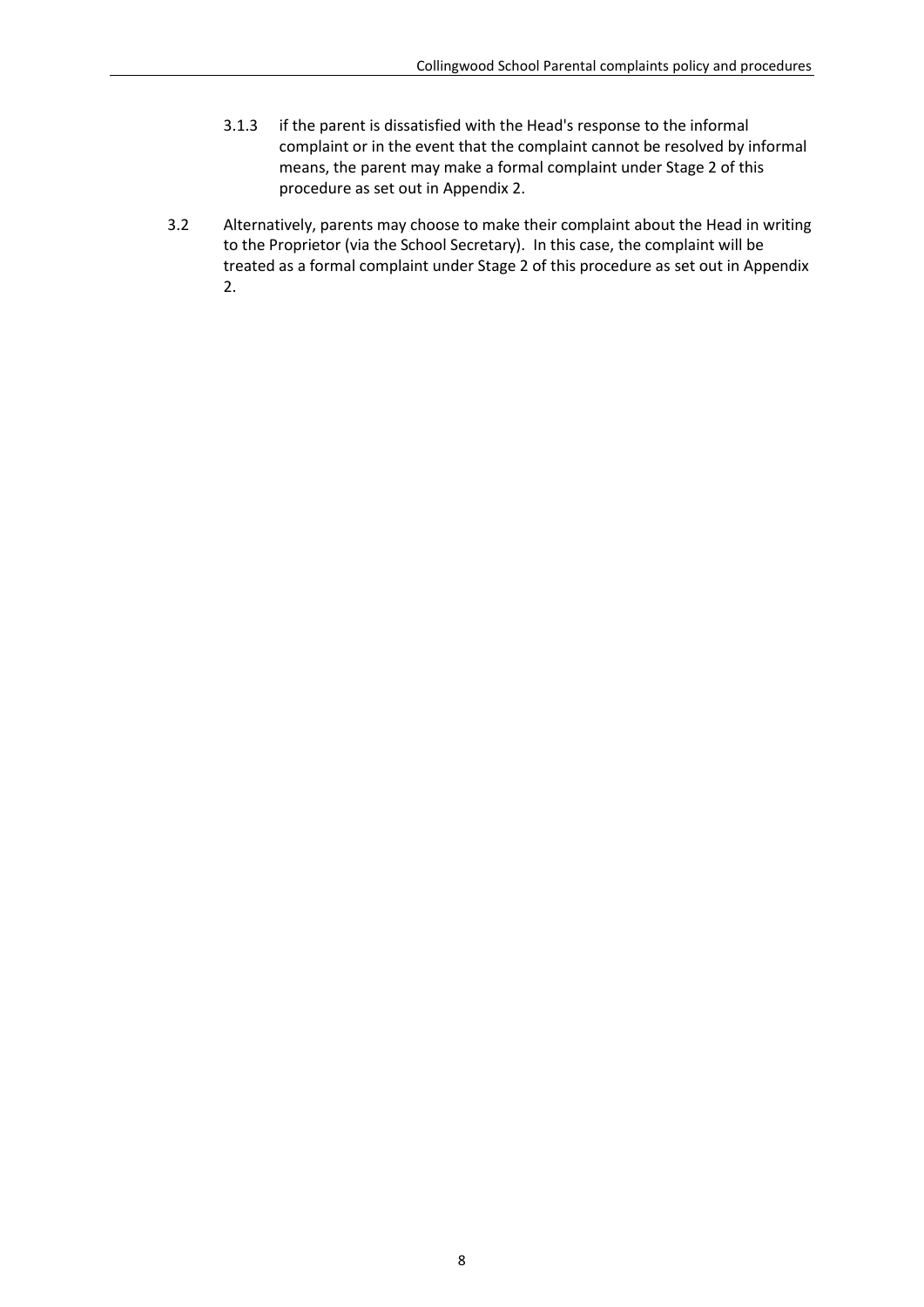## <span id="page-8-0"></span>**Appendix 2 Stage 2 - formal complaint**

#### 1 **How to make a formal complaint**

- 1.1 Complaints will usually only progress to Stage 2 after first being considered at the informal stage and only then if the parent indicates that they intend to escalate a matter to the formal stage.
- 1.2 The formal complaint must be in writing addressed to the Head of the School and should include:
	- 1.2.1 a copy of all relevant documents and full contact details; and
	- 1.2.2 details of all the grounds of the complaint and the outcome desired.
- 1.3 The complaint will be acknowledged by telephone, email or letter within three working days, indicating the action that is being taken and the likely timescales.

#### 2 **Investigation**

- 2.1 The subject matter of the complaint will be investigated in the most appropriate manner, which may include some or all of the following steps:
	- 2.1.1 delegation of the investigation to a senior member of staff;
	- 2.1.2 request for additional information from the parent, including what they think might resolve the issue (if not already requested under Stage 1); and
	- 2.1.3 request for a conversation and / or a meeting with the parent personally and / or others with relevant knowledge of the circumstances.
- 2.2 Written records will be kept of all meetings and interviews held in relation to the complaint. Where the investigation has been delegated to a senior member of staff, he / she will prepare a report on the investigation which will be considered by the Head. Personal data may be redacted and names anonymised or cyphered in line with data protection principles.

#### 3 **Decision**

- 3.1 The Head will notify the parent by email or letter of his / her Stage 2 decision and the reasons for it within 15 working days from the receipt of the formal complaint.
- 3.2 If the parent is dissatisfied with the Stage 2 response to the complaint, the parent can request that the complaint be referred to a complaints panel under Stage 3 using the procedure set out in [Appendix 3.](#page-10-0)
- 3.3 Early Years Foundation Stage (**EYFS**): Parents of pupils in the EYFS setting will be notified of the outcome of the investigation within 28 calendar days of the complaint being received.

#### 4 **Complaints about the Head**

- 4.1 The procedure for dealing with a formal complaint about the Head of the School is set out below:
	- 4.1.1 The complaint should be put in writing to the Proprietor(via the School Secretary). The written complaint should include a copy of all relevant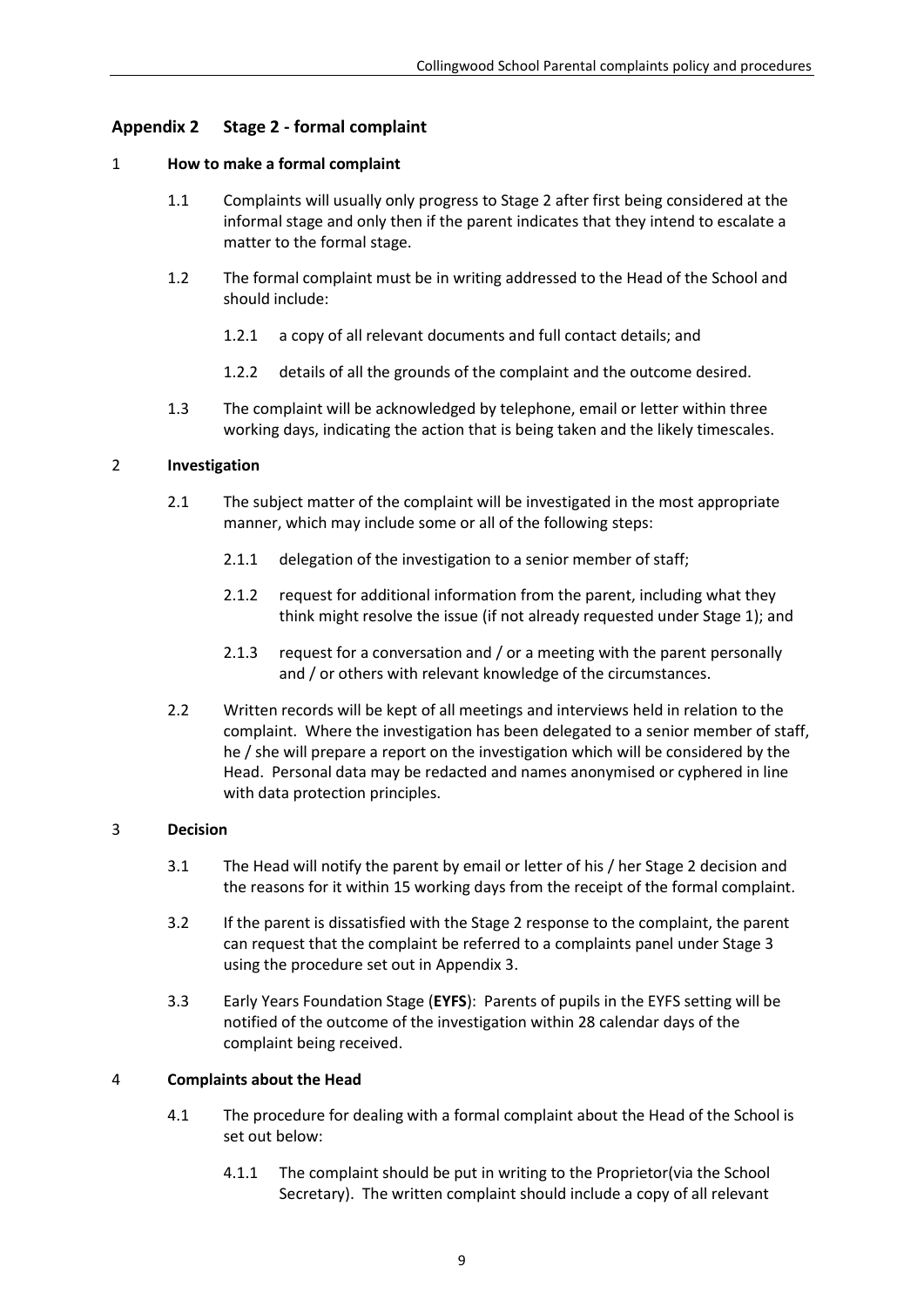documents and full contact details and details of all the grounds of the complaint and the outcome desired.

- 4.1.2 The Proprietor (via the School Secretary) will acknowledge the complaint by telephone, email or letter within three working days of receipt and indicate the action that is being taken and the likely timescale. Such action may include an investigation and/or a meeting with the parent. The parent will receive a response to the complaint within 15 working days.
- 4.1.3 If the parent is dissatisfied with the response to the complaint, the parent can request that the complaint be referred to a complaints panel under Stage 3 using the procedure set out in [Appendix 3.](#page-10-0)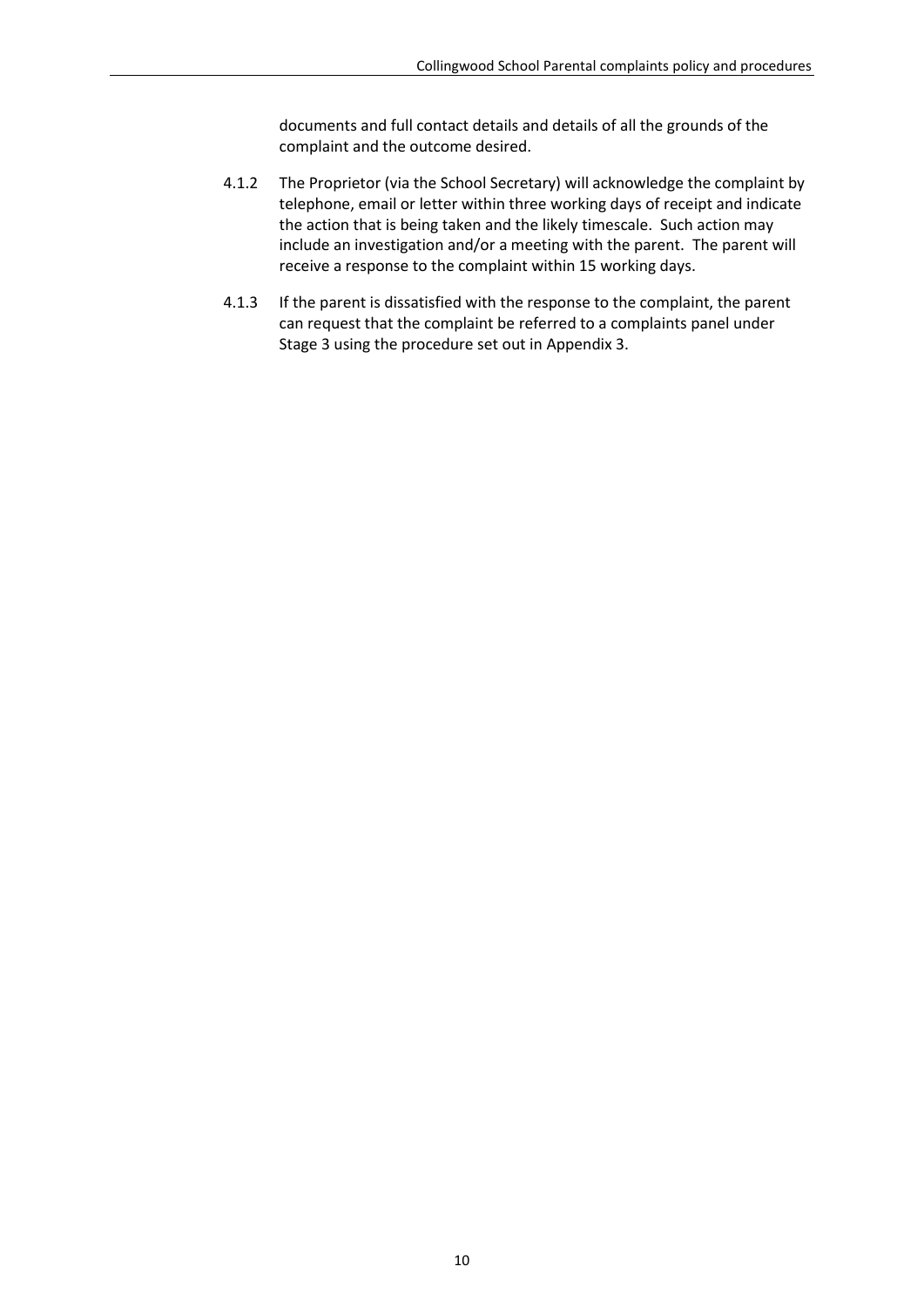## <span id="page-10-0"></span>**Appendix 3 Stage 3 - complaints panel**

#### 1 **Complaints panel hearing**

- 1.1 If a parent is dissatisfied with the Stage 2 response to the complaint, the parent can request a complaints panel hearing.
- 1.2 A complaints panel Hearing (**Hearing**) is a Hearing to consider those elements of the Stage 2 response to the parent's complaint with which the parent remains dissatisfied. The panel is not obliged to consider any new complaints which have not been previously raised.

#### 2 **How to request a Hearing**

- 2.1 A request for a Hearing must be put in writing to the Proprietor and will usually only be considered if the procedure at Stage 2 has been completed.
- 2.2 The written request should include:
	- 2.2.1 a copy of all relevant documents and full contact details;
	- 2.2.2 details of all the grounds of the complaint and the outcome desired;
	- 2.2.3 a list of the documents which the parents believe to be in the School's possession and wish the complaints panel to consider; and
	- 2.2.4 whether the parent proposes to be accompanied to the hearing by someone who is legally qualified (see paragraph [3.5](#page-11-0) below).
- <span id="page-10-1"></span>2.3 If assistance with the request is required, for example because of a disability, please inform the appointed Clerk who will be happy to make appropriate arrangements.
- 2.4 The appointed Clerkwill acknowledge the request for a Hearing in writing within three working days of receipt.
- 2.5 The Hearing to take place within 20 working days of receipt of the request.
- 2.6 Parents may withdraw their request for a Hearing at any point up to and including the intended date of the Hearing.

#### 3 **Planning the Hearing**

- 3.1 The appointed Clerk will send written notification to each party of the date, time and place of the Hearing at least ten working days before the date of the Hearing.
- 3.2 Copies of any documents (additional to those specified in 2.2.1 and 2.2.3) that the parent wishes the complaints panel to consider should be sent tothe appointed Clerk to be received at least seven working days prior to the Hearing.
- 3.3 The appointed Clerk will circulate a copy of the bundle of documents to be considered by the complaints panel to all parties at least three working days prior to the Hearing.
- 3.4 The parent may be accompanied at the Hearing, for example by a relative or friend. The Hearing is an internal proceeding, not legal proceedings, and legal representation is unnecessary.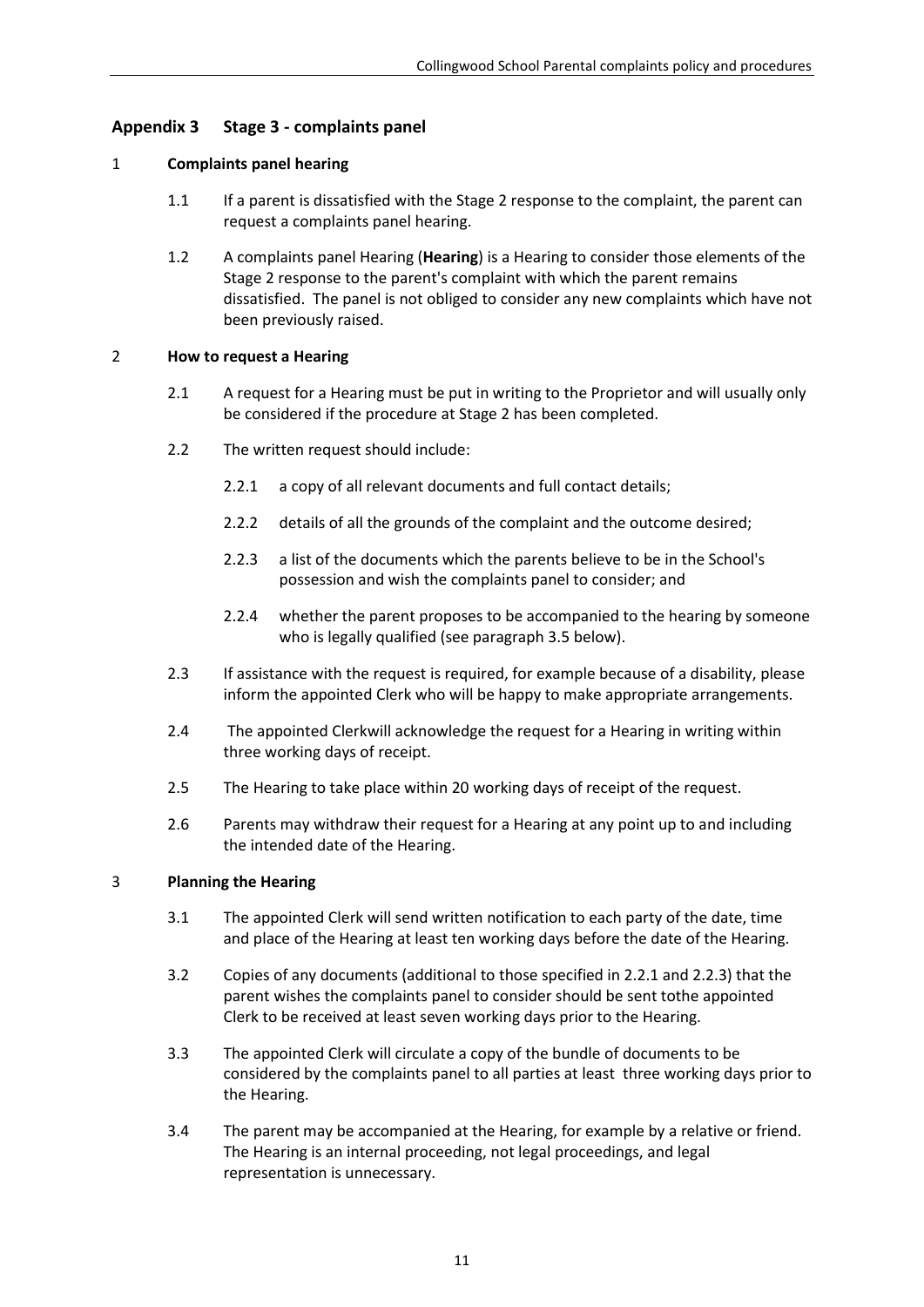- <span id="page-11-0"></span>3.5 As set out i[n 2.2.4](#page-10-1) above, the parent is required to notify the appointed Clerk if he / she wishes to be accompanied by someone who is legally qualified in his / her initial request for a Hearing. The parent should note that the complaints panel will wish to speak to him / her directly. The legally qualified person will not be permitted to act as an advocate or to address the Hearing unless invited to do so by the Chair of the complaints panel.
- 3.6 A person will be appointed to take a minute of the Hearing.

#### 4 **Composition of the complaints panel**

- 4.1 The complaints panel will comprise at least three individuals who have no detailed prior knowledge of the circumstances of the complaint, including at least one panel member who is independent of the management and running of the School.
- 4.2 The parent may ask the appointed Clerkto inform them who has been appointed to sit on the complaints panel ahead of the Hearing. Fair consideration will be given to any reasonable objection to a particular member of the panel.
- 4.3 The complaints panel members will appoint one of themselves to be the Chair of the panel throughout the proceedings.

#### 5 **Role of the complaints panel**

- 5.1 The role of the complaints panel is to establish the facts surrounding the complaints that have been made by considering:
	- 5.1.1 the documents provided by both parties; and
	- 5.1.2 any representations made by the parties

and to reach a decision, on the balance of probabilities, as to whether or not to uphold each complaint.

#### 6 **The Hearing**

- 6.1 The Hearing should proceed notwithstanding that the parent may decide not to attend. In these circumstances, the complaints panel should consider the parent's complaint in his / her absence and issue findings on the substance of the complaint.
- 6.2 During the Hearing, the parties shall have the opportunity to ask questions and make comments in an appropriate manner. The Hearing is not a legal proceeding and the complaints panel shall be under no obligation to hear oral evidence from witnesses but may do so and / or may take written statements into account.
- 6.3 All statements made at the Hearing will be unsworn. The parties will be entitled to write their own notes for reference purposes.
- 6.4 All those present during the Hearing are expected to show courtesy, restraint and good manners or, after due warning, the Hearing may be adjourned or terminated at the discretion of the Chair. Any person who is dissatisfied with any aspect of the way the Hearing is conducted must say so before the proceedings go any further and his / her comment will be minuted.
- 6.5 The Chair may, at his discretion, adjourn the Hearing if he considers it appropriate to do so. This may include an adjournment for the parties to take legal advice on a specific issue arising.